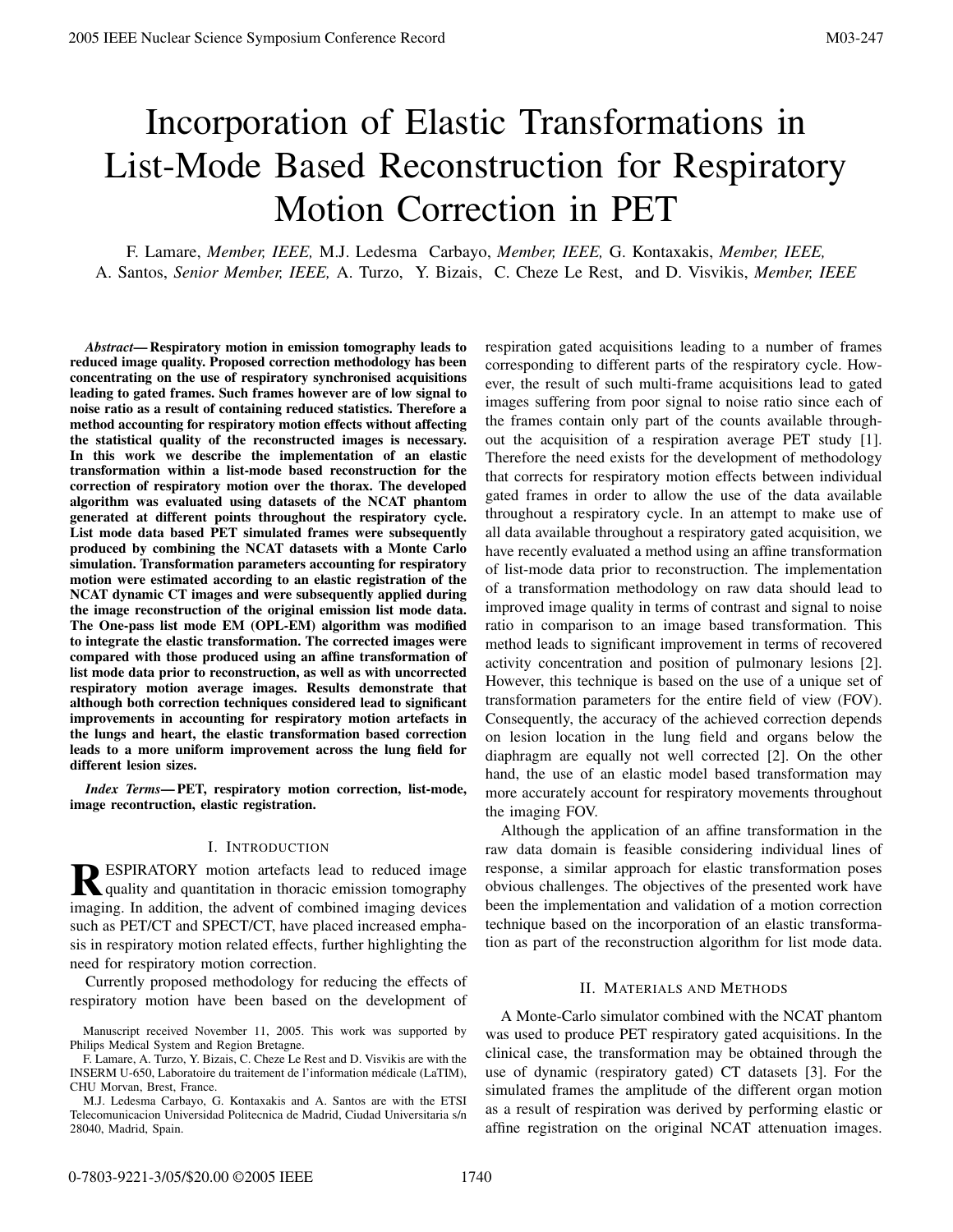Details on the affine registration algorithm used have been presented in [2].

# *A. NCAT phantom*

A digital NURBS based 4D cardiac-torso phantom (NCAT) was used [4]. A number of different size (7, 11, 15, 21mm) lesions were included at different locations throughout the lungs. Eight NCAT emission images were produced, corresponding to 0.625s considering a normal respiratory cycle of 5s. The generated NCAT attenuation / CT images without any blurring effects (resolution, image statistics effects, etc) were used in combination with the elastic registration to define the transformation fields to be used during the reconstruction of the simulated list mode emission data.

The first frame represents full exhalation, while the maximum magnitude of respiratory motion (full inspiration) is occurring between the  $4^{rth}$  and  $5^{th}$  frames. Deformation matrices were derived between all individual frames and that corresponding to full exhalation (i.e. frame 1).

## *B. Elastic transformation fields*

Elastic registration of the NCAT CT frames was performed using a spatio-temporal algorithm for motion reconstruction from a series of images. This method uses a semi-local spatiotemporal parametric model for the deformation using B-splines and reformulates the registration task as a global optimization problem [5].

## *C. Simulation system*

The model of a clinical PET system [6] developed with GATE (Geant4 Application for Tomographic Emission) was combined with the NCAT phantom in order to obtain dynamic emission frames acquired throughout a respiratory cycle. The attenuation images of the NCAT phantom were also integrated in order to simulate the effects of attenuation. Finally, the data simulated for each individual frame was saved in list mode format.

### *D. Image reconstruction on list-mode data*

The One-pass list mode EM (OPL-EM) algorithm [7] was implemented for the reconstruction of the transformed LORs:

$$
n_j^{k+1} = \frac{n_j^k}{s_j} \sum_{i \in T^k} a_{ij} \frac{1}{q_i^k} \qquad \text{for } k = 1, ..., K \qquad (1)
$$

where  $q_i^k = \sum_{i=1}^J$  $j=1$  $a_{ij}n_j^k$  is the expected count in LOR i,  $n_j$  is

the intensity of voxel j, J is the total number of voxels,  $s_i$  is the voxel  $j$  of the sensitivity image including the normalisation and attenuation corrections, and  $K$  is the number of time-subsets.  $k$  is both the iteration number and the subset used in that iteration.  $T^k$  is the set of list mode events in the  $k^{th}$  subset. The accelerated version of the Siddon ray tracing [8] was used to implement the forward projection [9, 10].



Fig. 1. Comparison of the Frame1 (a), non-corrected (b), LORs-Affine (c) and Elastic (d) images. Visual differences can be clearly seen at the level of the liver.

Three different reconstructions were performed:

- The 8 temporal frames were summed without any transformation and reconstructed (Non-corrected image).
- Each of the list-mode files corresponding to the last 7 frames were corrected using the affine registration parameters. They were subsequently summed together and reconstructed (LORs-Affine image) [2].
- The elastic transformation fields were included during the reconstruction of the corresponding list-mode datasets (Elastic image). The implementation of the elastic transformation in the reconstruction process is described in section 2E.

Images of  $128\times128\times60$  with a voxel size of  $3.125 \times 3.125 \times 3.125$ mm<sup>3</sup> were obtained for each of the reconstructed temporal NCAT frames. For a list mode dataset of 5.4million detected coincidences, an iteration of the OPL-EM algorithm was <10min for an image of the above dimensions (Pentium IV, 2.8Ghz). A total of 7 iterations were found to be optimum for the reconstruction of the NCAT images.

Normalisation and attenuation corrections were performed through a forward projection and backprojection of the NCAT attenuation images in order to produce a sensitivity image S including the normalisation and attenuation corrections for each of the individual simulated frames.

Each voxel  $s_i$  of the sensitivity image S is computed as follows:

$$
s_j = \frac{1}{T} \int_T \sum_{i \in I} a_{ij} A_i \text{ with } A_i = exp(-\sum_{j=1}^J a_{ij} \mu_j)
$$

 $A_i$  is the attenuation correction factor of the LOR *i*. I is the total number of detectable LORs, J is the total number of voxels and  $\mu_i$  is the linear attenuation coefficient at the energy of 511keV ( $\mu_j$  is the intensity of the voxel j in the NCAT attenuation image).  $T$  is the acquisition time.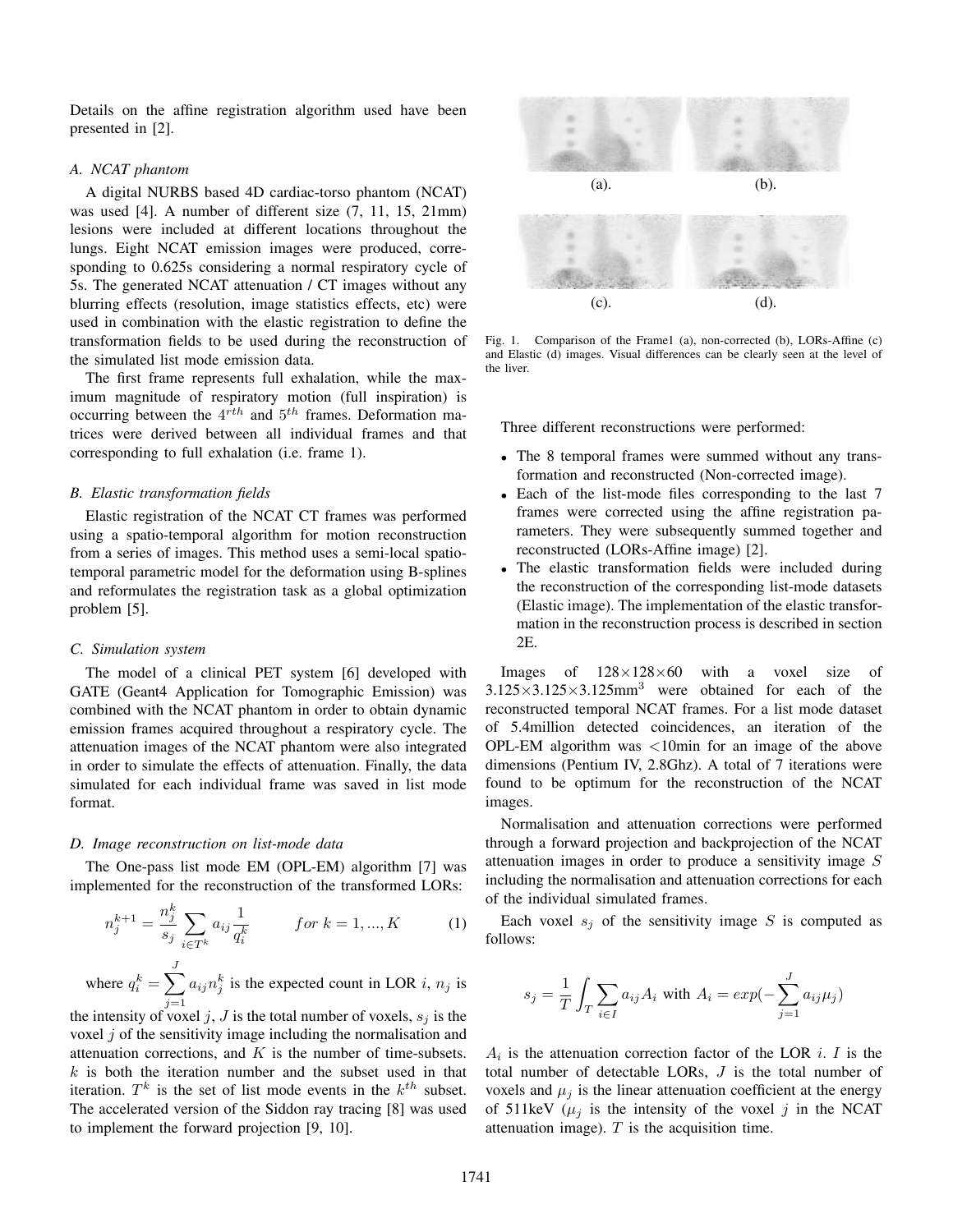

Fig. 2. Graphical representation of the incorporation of the elastic motion compensation during recontruction.

# *E. Implementation of the elastic transformation on the list mode data*

The discrete motion transformation field  $\zeta_t$  contains 3D vectors describing individual voxel motion parameters, such that a voxel j' at time  $t_0 = 0$  has been moved to the location  $j = \zeta_t(j')$  at acquisition time t (due to object motion). These transformation fields are provided by the elastic registration. It is worth noting that the voxel j' at time  $t_0 = 0$  (reference image = NCAT frame 1) corresponds to an actual grid voxel, whereas the voxel  $j = \zeta_t(j')$  can overlap several voxels of the grid (see figure 2).

$$
\zeta_t : \left\{ \begin{array}{c} \text{reference} \\ \text{image } (t_0) \end{array} \right\} \rightarrow \left\{ \begin{array}{c} \text{image at} \\ \text{time } t \end{array} \right\}
$$
  
voxel  $j' \rightarrow \text{voxel } j = \zeta_t(j')$ 

Assume  $a_{ij}$  is the geometric probability of detecting at LOR  $i$  an event generated in voxel  $j$ , in the initial position before any motion.  $a_{ij}$  corresponds to the overlap between a voxel j and a LOR  $i$ . It has to be noted that, the overlap between a voxel j and an LOR i at time t is equivalent to the overlap with the transformed voxel  $j'$  had the object not moved (reference acquisition time  $= 0$ ) (see figure 2):

$$
a_{ij}^{t} \delta_{j} \equiv a_{ij'}^{0}
$$
, where  $j = \zeta_{t}(j')$  (2)

where  $i$  is the index of the detected LOR,  $j$  is the index of the voxel at acquisition time  $t$ , and  $j'$  those of the corresponding motion corrected voxel at time  $t_0 = 0$ . The function  $\delta_j$  is defined by:  $\delta_j =$  $\int 1$ , if the voxel j at time t is inside the grid  $\Big\{ 0, \text{ otherwise} \Big\}$ 

The reconstructed image will represent the activity concentration at time  $t_0 = 0$ , had the object not moved. During the reconstruction process, all the coefficients  $a_{ij}^t \delta_j$  will be computed, but the result will be applied to the voxel  $j'$ .

The sensitivity image  $S$  used to correct for attenuation and normalisation has to equally take into account the motion correction of the voxel location. Therefore the coefficients  $s_i$ of the sensitivity image  $S$  are now defined as:

$$
s_{j'}=\frac{1}{T}\int_{T}\sum_{i\in I}a_{ij'}A_i
$$
 , with  $A_i=exp(-\sum_{j'=1}^Ja_{ij'}\mu_{j'})$ 

 $A_i$  is the attenuation correction factor of the transformed LOR  $i. I$  is total number of detectable LORs,  $J$  is the total number of voxels and  $\mu_{i'}$  is the linear attenuation coefficient at the energy of 511keV in the initial position ( $\mu_{j'}$  is the intensity of the voxel  $j'$  in the NCAT attenuation image). T is the acquisition time.

#### *F. Image analysis*

The motion corrected images (LORs-Affine and Elastic) were compared to the first temporal frame (reference image). The total number of coincidences were kept the same for all images in order to distinguish the effects purely associated with motion, rather than including those arising from differences in statistical quality between the single temporal frame (including only part of the data) and the corrected frames (including all of the available data). In order to better quantify motion compensation, we have also compared the two corrected images (LORs-Affine and Elastic) with the respiratory average image.

The contrast and FWHM improvements are computed as follows:

$$
\% improvement = \frac{|original\ error - remaining\ error|}{|original\ error|}
$$
\n
$$
with \left\{ \begin{array}{l} original\ error = |Non-corrected - Frame1| \\ remaining\ error = |Corrected - Frame1| \end{array} \right\},
$$

where Corrected can be the Elastic or the  $LORs - Affine$ image.

To assess the improvement in terms of contrast in the reconstructed images, regions of interest (ROI) were placed in each of the lung lesions and in the background lung. The slice with the maximum count density over the lesion was identified for the ROI analysis. Average count densities were subsequently derived for each lesion.

On the other hand to quantify the position and "spreading" improvement as a result of the motion compensation, line profiles were drawn in the x, y and z directions for each lesion. Each of the lung lesion profiles was subsequently fitted with a gaussian in order to derive the position and FWHM in all three dimensions.

# III. RESULTS

Figure 3 contains the % contrast improvement results as a function of lesion size location for the two respiratory motion corrected images (LORs-Affine and Elastic). A qualitative assessment in terms of lesion and liver location with and without motion correction is shown using a profile across the reconstructed image as illustrated in figure 4. On the other hand, figures 5 and 6 contain quantitative results on position and FWHM improvements respectively.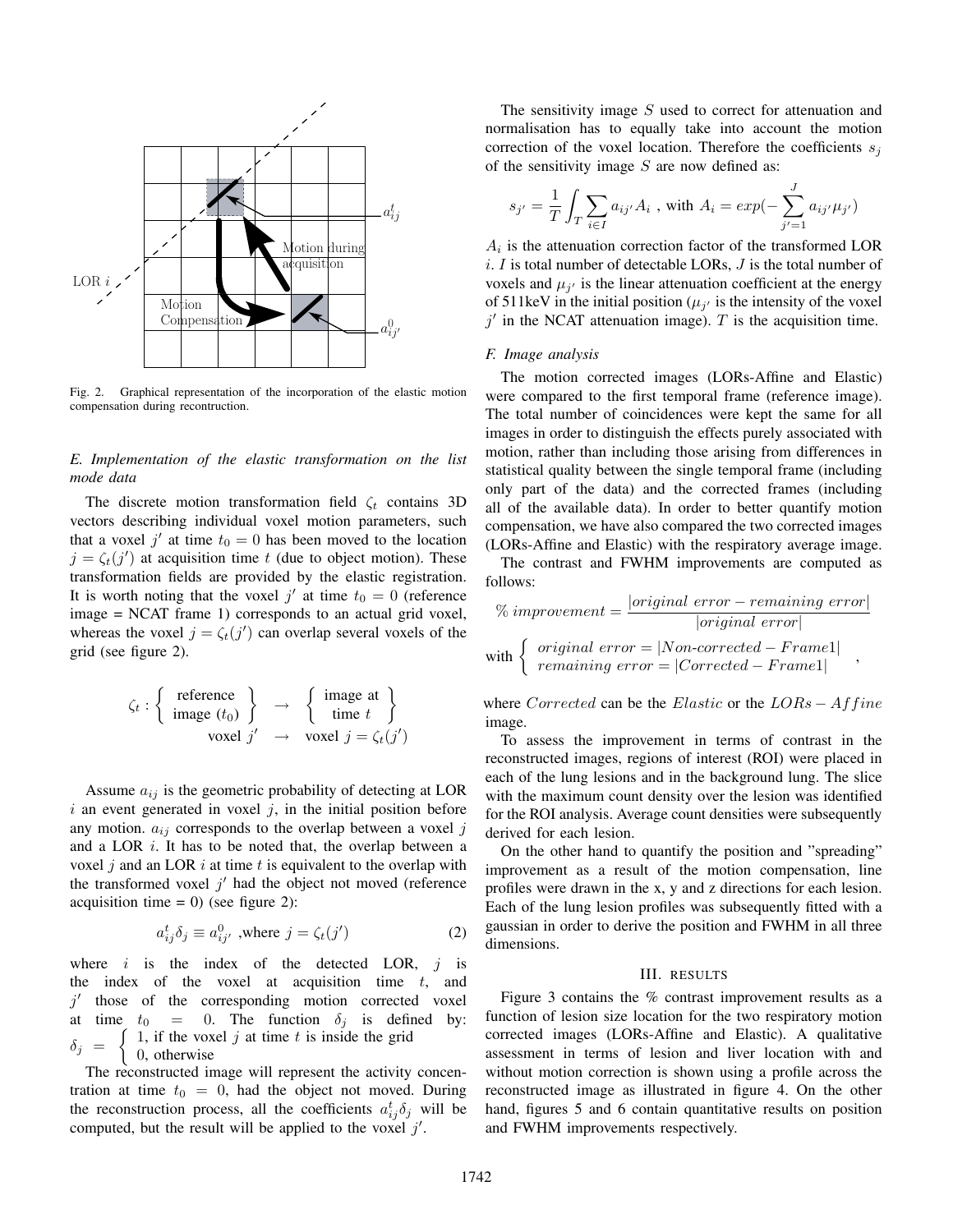

Fig. 3. Contrast improvement due to the two respiratory motion correction techniques.



Fig. 4. Profile of the lung lesions and the liver along the Z axis.

### IV. DISCUSSION

The solutions that have been proposed to date for taking into account the effects of respiratory motion concentrate on the acquisition of respiration synchronised PET and CT datasets. Irrespective of the gating methodology implemented the emission data acquired in each of the temporal gated frames is reasonably free of respiration produced inaccuracies. However, the resulting individual frame images are of reduced resolution as well as overall quality as they contain only a fraction of the counts available throughout a PET acquisition. Therefore the need exists for the development of correction methodologies, making use of the gated datasets, in order to obtain respiration free PET images using all available data throughout a standard respiration average PET acquisition. This approach will also remove the need currently existing in terms of significantly increasing the time (over a factor of 3) of gated PET acquisitions in order to compensate for the presence of reduced statistics in the final reconstructed images. Very limited



Fig. 5. Position improvement along the Z axis due to the two respiratory motion correction techniques.



Fig. 6. FWHM improvement along the Z axis due to the two respiratory motion correction techniques.

work is currently available in this domain. Our objective in this study has been to assess the improvement that can be obtained in terms of lesion contrast and location as a result of correcting gated raw list mode datasets for the presence of respiratory motion through the application of an elastic transformation during the reconstruction process.

Our study was based on the use of the NCAT phantom with the introduction of variable size and location lesions in the lung field and in the liver. Elastic transformation fields were derived by using the high resolution NCAT phantom based CT attenuation maps. The OPL-EM algorithm was adapted to integrate the elastic transformation during the reconstruction process. Dedicated attenuation and normalisation corrections were also developed to take into account the applied elastic transformation. The results obtained at that stage of our investigation allowed us to predict a considerable improvement in the lung and cardiac fields through the application of an elastic